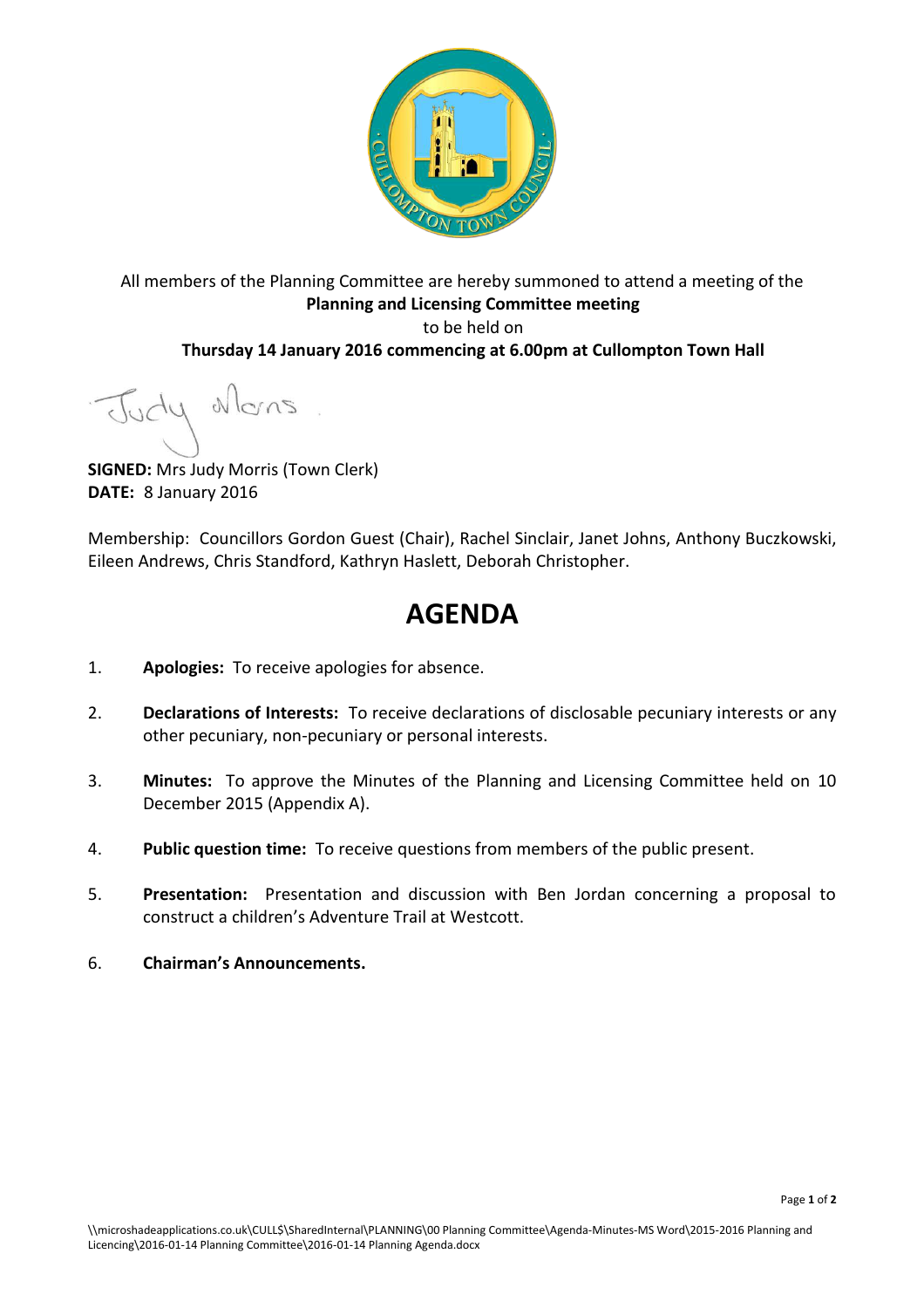## 7. **Planning and Licensing matters:**

a. To consider and make comment on planning applications received for Cullompton 21 and available to view at the **Planning Portal:** 

## i. [15/01827/LBC](http://docs.middevon.gov.uk/pap/index.asp?caseref=15/01827/LBC) - Mr W Gale

Listed Building Consent for the removal of two internal walls, erection of a supporting pier, levelling of a section of floor, painting of external façade and internal alterations at 24 Fore Street, Cullompton.

# ii. [15/01879/FULL](http://docs.middevon.gov.uk/pap/index.asp?caseref=15/01879/FULL) - Mr S Lawson

Change of use of 1.865 Ha from leisure to Class B1 Light Industrial and alterations to visibility splay at Land at NGR 299987 102415 (Quad World).

# iii. [15/01915/FULL](http://docs.middevon.gov.uk/pap/index.asp?caseref=15/01915/FULL) - Mr W Elworthy

Variation of conditions 2 (approved drawings) and 8 (site location plan) of Planning Permission 04/00888/FULL at Land at NGR 300479 105981 (adj Colebrooke Court), Colebrooke Lane, Cullompton.

# iv. [15/01963/FULL](http://docs.middevon.gov.uk/pap/index.asp?caseref=15/01963/FULL) - Mr J Boxhall

Change of use of former bank (Use Class A2) to pilates and yoga studio (Use Class D2) at 2 High Street, Cullompton.

- b. To receive details of planning decisions and other related planning matters as considered appropriate by the Chairman:
- c. To consider applications from neighbouring parishes.
- 8. **Neighbourhood Plan Update:** To receive an update on the Neighbourhood Plan.
- 9. **Correspondence:** To consider correspondence received after the despatch of this Agenda.
- 10. **Date and time of the next meeting:** To confirm the date and time of the next Planning Committee meeting as Thursday 28 January 2016 commencing at 6pm.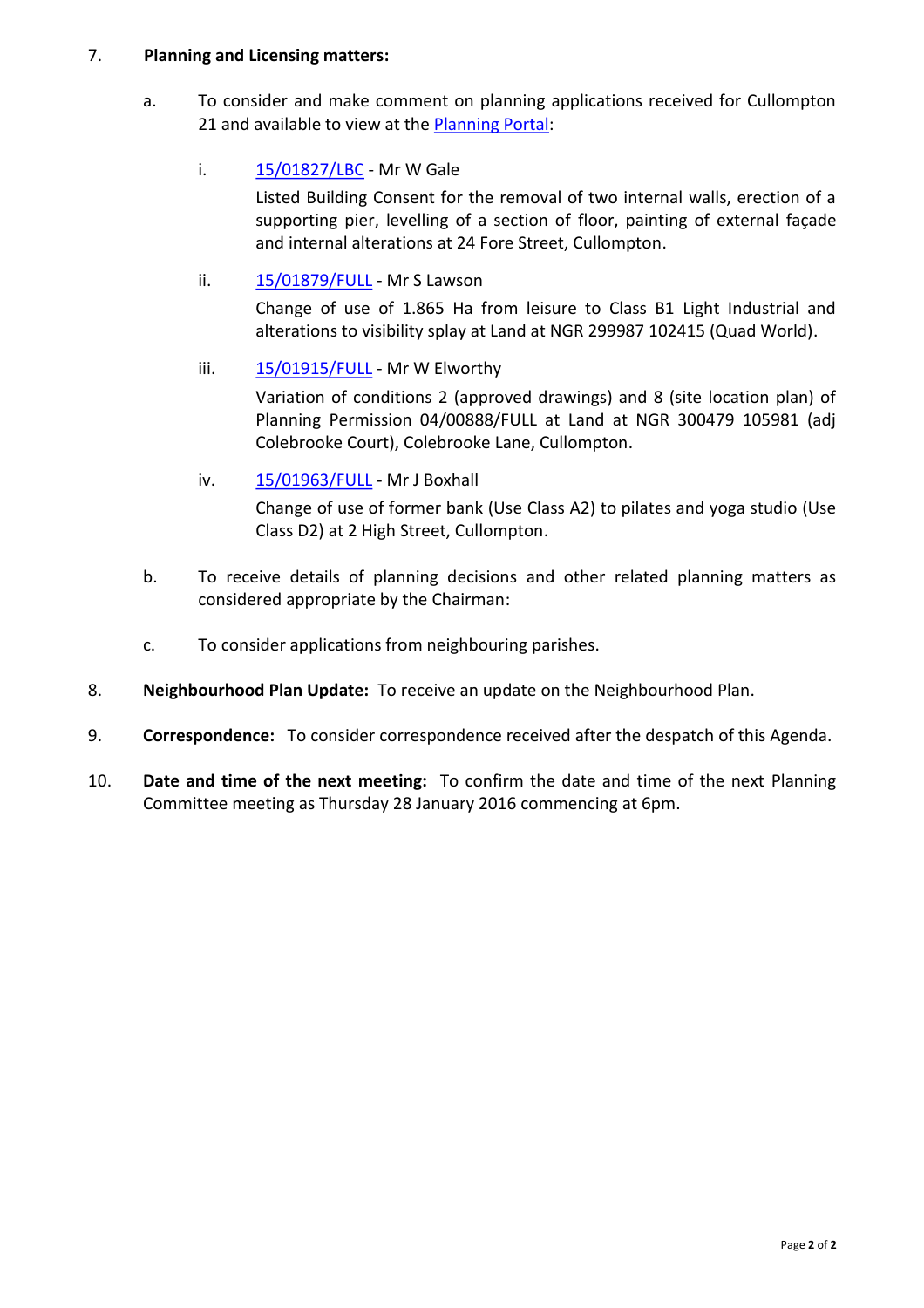

## **Planning and Licensing Committee meeting**  held on **Thursday 10 December 2015 commencing at 6.00pm at Cullompton Town Hall**

Membership: Councillors Gordon Guest (Chair), Rachel Sinclair, Janet Johns, Anthony Buczkowski, Eileen Andrews, Chris Standford, Kathryn Haslett, Deborah Christopher.

Those present: Councillors Gordon Guest (Chair), Eileen Andrews, Janet Johns, Anthony Buczkowski, Kathryn Haslett.

9 members of the public.

The Assistant Town Clerk (Clerk).

# **DRAFT MINUTES**

- 123. **Apologies:** Apologies for absence were received and accepted from Councillor Rachel Sinclair (illness).
- 124. **Declarations of Interests:** There were no declarations of disclosable pecuniary interests or any other pecuniary, non-pecuniary or personal interests made.
- 125. **Minutes:** The Minutes of the Planning and Licensing Committee held on 26 November 2015 were adopted as a true and correct record of the meeting and signed as such. Proposed Councillor Gordon Guest, seconded Councillor Kathryn Haslett.
- 126. **Public question time:** To receive questions from members of the public present.

There were no questions asked by the members of the public present.

127. **Chairman's Announcements.** The Chairman had no announcements to make.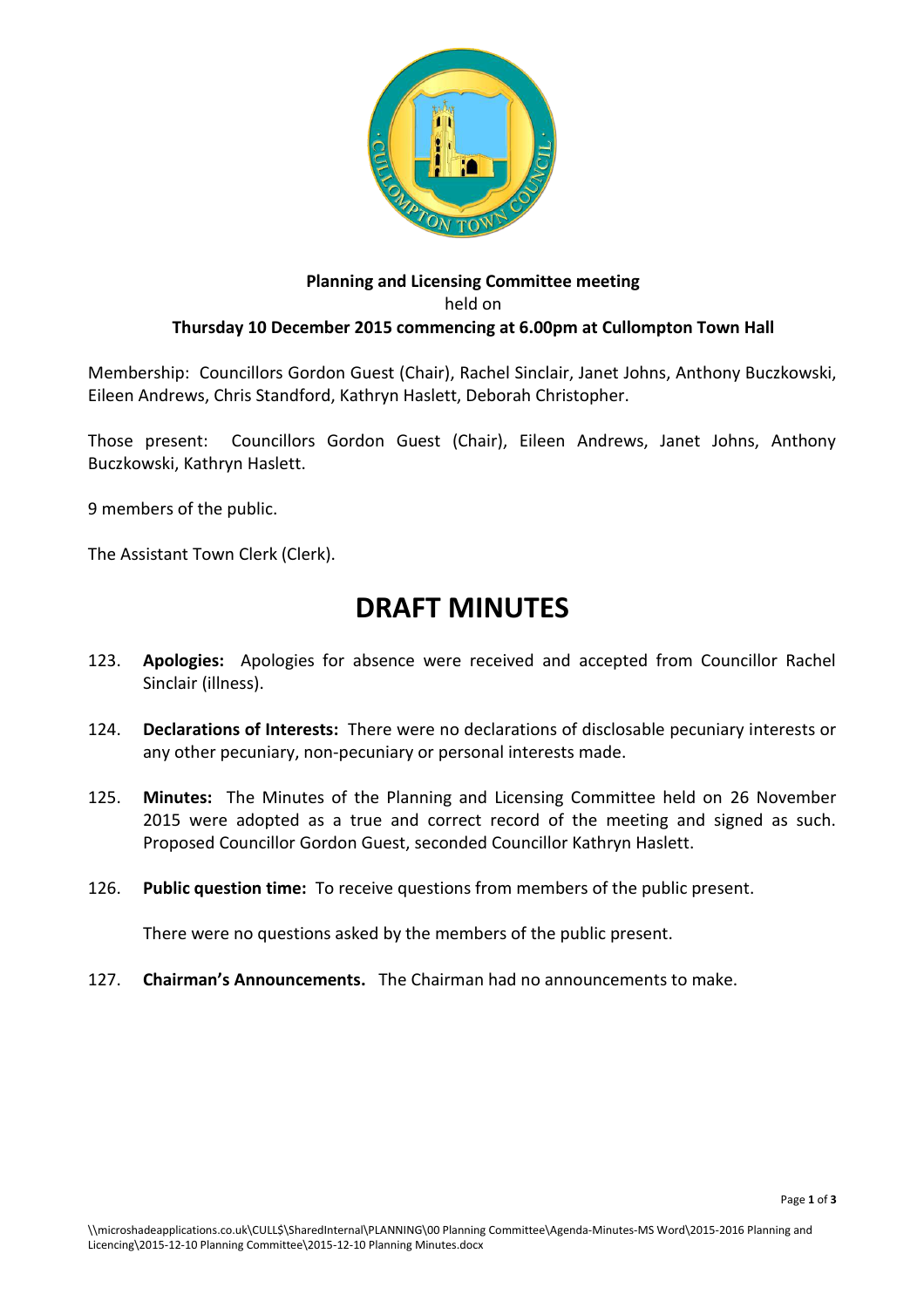#### 128. **Planning and Licensing matters:**

a. To consider and make comment on planning applications received for Cullompton 21 and available to view at the **Planning Portal:** 

## i.  $15/01838/FULL - Mr P Grandfield$  $15/01838/FULL - Mr P Grandfield$

Erection of 2 holiday units. at Land at NGR 305418 104604 (House Button Farm), Kentisbeare.

**Recommend grant permission. Proposed Councillor Anthony Buczkowski, seconded Councillor Janet Johns.**

ii.  $15/01882/FULL - Mr A Still$  $15/01882/FULL - Mr A Still$ 

Erection of ground floor extension to rear at Sun Way, 18A Crow Green, Cullompton.

**Recommend grant permission. Proposed Councillor Gordon Guest, seconded Councillor Anthony Buczkowski.** 

b. To receive details of planning decisions and other related planning matters as considered appropriate by the Chairman:

### **Approved**

15/01270/FULL – Mr R Lawson Creation of new windo in gable end wall at 1st floor level at 77 Knightswood, Cullompton.

15/01447/FULL – Mrs C Carden Waters Edge, Mutterton at Erection of an extension.

15/01483/FULL – Mr J Persey Conversion of stable building into a dwelling with associated works at Newland Farm, Cullompton.

15/01540/FULL – Mrs A Beckett Installation of a replacement front door at 37 Station Road, Cullompton.

15/01568/FULL – Mrs S Sandford Conversion of existing stable outbuildings into residential annex at Land and buildings at NGR 301923 104516 (South of 2 Lower Westcott Cottages), Westcott, Cullompton.

### **Refused**

15/01363/LBC – Mrs A Church Listed Building Consent for the erection of a conservatory at 2 Newcourt Cottages, Langford.

### **Withdrawn**

15/01605CLU – Mr J Crispin Certificate of lawfulness for an existing extension. at Nothgate, Tiverton Road, Cullompton.